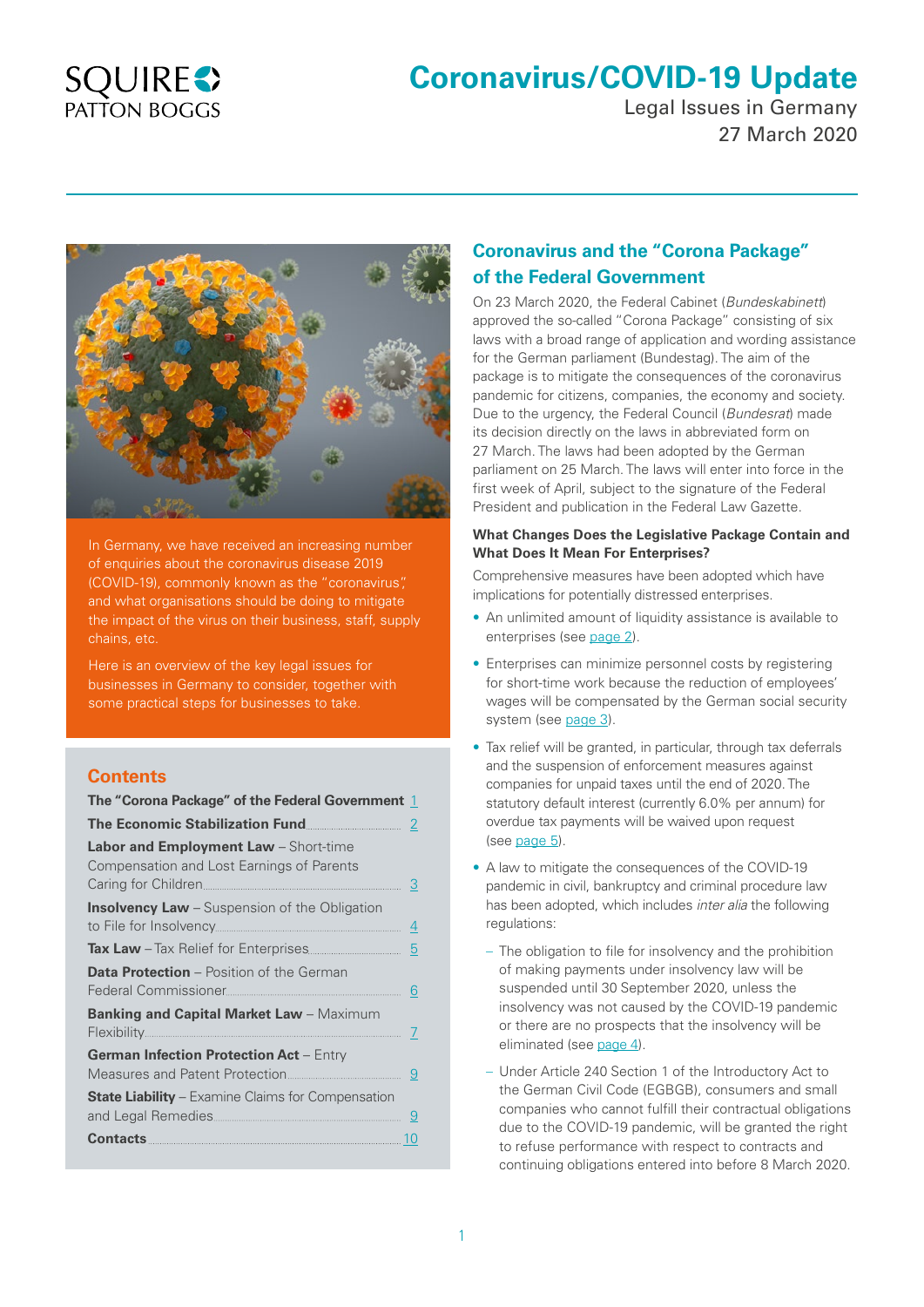<span id="page-1-0"></span>

This will ensure that consumers and small companies especially are not cut off from basic supply services (such as electricity, gas, telecommunications and water, if civil law applies) in the event that they cannot fulfill their contractual duties due to the crisis.

- For leases for property and premises, the landlord's right to terminate the lease will be restricted. This applies for both residential and commercial lease agreements. Landlords are not allowed to terminate the lease due to unpaid rent during the time period between 1 April 2020 and 30 June 2020, provided that the rent was not paid due to the COVID-19 pandemic. The tenant's obligation to pay the rent will continue to exist. This applies accordingly for usufructuary leases.
- With regard to consumer loan contracts, a statutory deferral period in relation to payment obligations and a contract adjustment after the end of the deferral period with the possibility for the contracting parties to negotiate a different contractual solution should be introduced under Article 240 Section 3 EGBGB. This will be flanked by statutory protection against termination. Specifically, this means that the lender's claims for repayment, interest or principal payments due between April and July 2020 will be deferred for a period of six months. This requires that the borrower has lost income due to the coronavirus pandemic and it is, therefore, unreasonable to demand payment. The Federal Ministry of Justice, acting together with the Federal Ministry of Finance and the Federal Ministry of Economy, will be authorized to extend such rules by way of a statutory instrument in favor of additional groups of borrowers other than consumers.
- Substantial relief will be created temporarily for carrying out the general meetings of stock corporations (AG), limited partnerships limited by shares (KGaA), insurance associations (VVaG), European companies (SE), shareholders' meetings of limited liability companies (GmbH), general and representative meetings of cooperative societies, and general meetings of associations so that the various legal entities are also still capable of making decisions and taking corporate action under the current restrictions on physical meetings of shareholders. Key aspects of the temporary relief for stock corporations, limited partnerships limited by shares, insurance associations and European companies include allowing the management board to enable

the online participation in the annual general meeting without authorization in the articles of association; the option of a presence-free general meeting with limited opportunities to contest resolutions made; the option to reduce the period of notice for convening meetings to 21 days; and the authorization of the management board to make installment payments to shareholders in respect of balance sheet profits even without a provision in the articles of association. In addition, it will be possible to hold a general meeting during the financial year.

– Relief will also be created temporarily for cooperatives and associations, even without corresponding provisions in the articles of association, such as the option to hold meetings without being physically present and to make resolutions without corresponding meetings.

#### **What Does Unlimited Liquidity Support Under the Economic Stabilization Fund Mean and Which Companies Have Access?**

- On 27 March 2020, the *Bundesrat* approved the Economic Stabilization Fund, which was introduced by the federal government on 23 March. This is intended to implement the measures necessary to stabilize the German national economy and secure jobs. The instruments of the Economic Stabilization Fund include:
	- A guarantee framework totaling €400 billion in order to make it easier for companies to obtain refinancing on the capital market
	- Recapitalization measures amounting to €100 billion to strengthen the equity capital of enterprises in order to ensure their solvency
	- Loans of up to €100 billion to refinance KfW special programs
- Companies which meet at least two of the following criteria will have access to these instruments:
	- Balance sheet total of more than €43 million
	- Revenues of more than €50 million
	- More than 249 employees as an annual average

In order to give as many companies as possible access to the instruments, the group of beneficiaries has been expanded and goes beyond the scope of "small and medium-sized enterprises" defined by the EU Commission. In addition, even smaller enterprises, which are of particular importance for the infrastructure, can be given access in individual cases.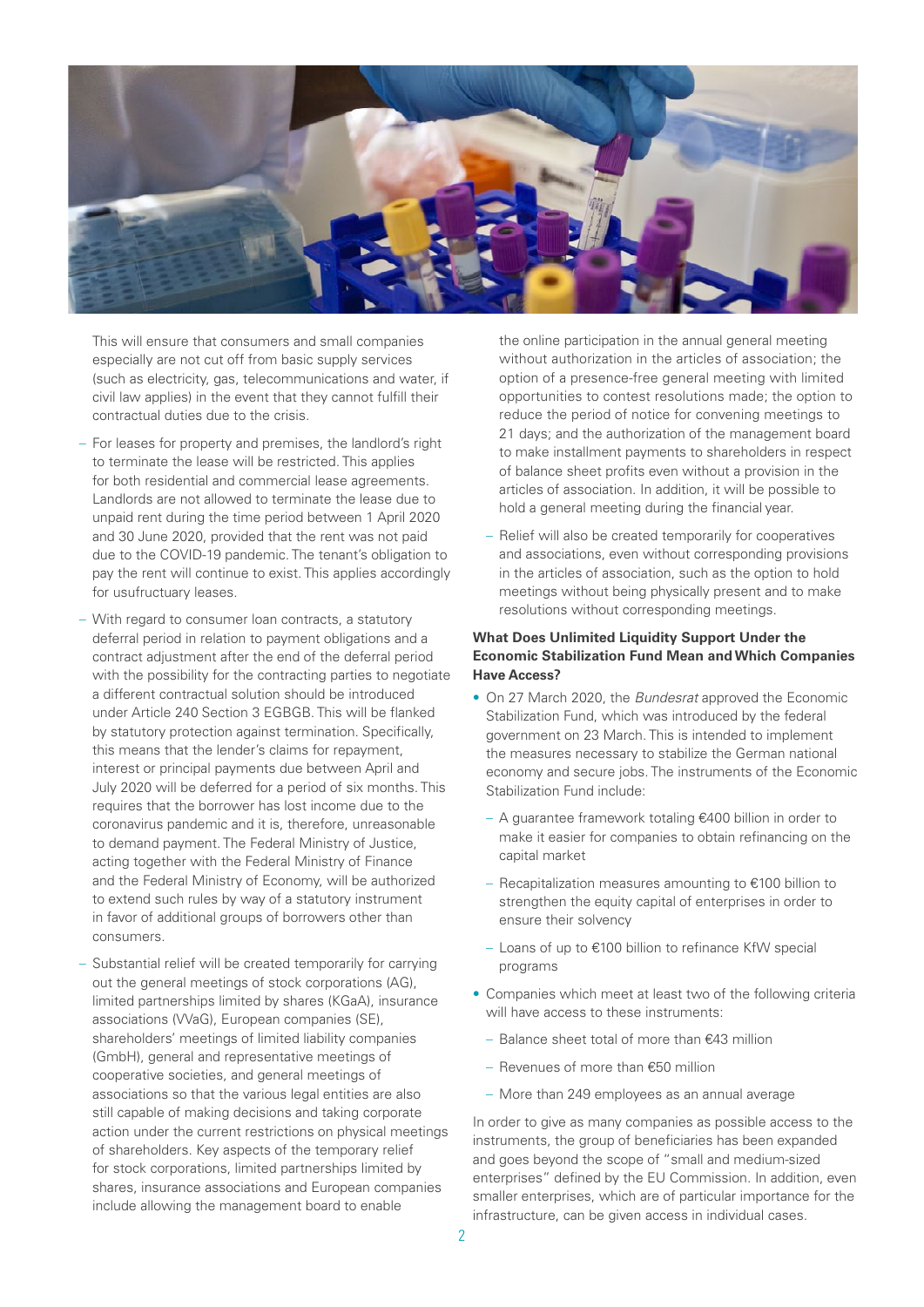<span id="page-2-0"></span>The establishment of the Economic Stabilization Fund is initially limited until the end of 2021.

Recapitalization measures can be linked to specific conditions, which can affect, in particular, the amount of remuneration of the board of directors, the distribution of dividends and the use of the funds made available by the government.

- The unlimited liquidity assistance will be provided as follows:
	- The state-owned bank KfW will open the existing traditional KfW credit programs for existing enterprises and start-ups to new groups of borrowers, improving eligibility and interest rates and increasing the KfW risk portions from 50% to 90% for small and medium-sized enterprises and up to 80% for larger enterprises. Any application for a credit facility needs to be done as usual through principal banks. The relevant programs are the *Unterprogramme* KfW-*Unternehmerkredit* (037/047) and ERP-*Gründerkredit – Universell* (073/074/075/076). Interest rates are between 1% and 1.46% p.a. for SMEs and between 2% und 2.12% p.a. for larger enterprises. There will be no credit rating process of KfW for amounts of up to €3 million (any checks will be done only by the principal banks).
	- KfW participation in syndicated loans through the program *Direktbeteiligung für Konsortialfinanzierung* (855). Accordingly, KfW will participate in individual financing transactions for medium-sized and large enterprises and will assume up to 80% of the risk.
	- Increasing the maximum amounts for state guarantees to €2.5 million and enabling the guaranteeing banks to make independent decisions on amounts of up to €250,000 within three days of the application.
	- There will be special export credit risk guarantees along the lines of the German ECA (Hermes) crisis programs in 2009.

## **Labor and Employment Law**

#### **How Can Enterprises Receive Short-time Compensation?**

The requirements for so-called "short-time compensation" (*Kurzarbeitergeld*) have been considerably relaxed, with retroactive effect from 1 March 2020 for a fixed period until 31 December 2020. According to the new statutory regulations, the following now applies:

- Right to short-time compensation if a considerable lack of work exists, which affects at least 10% of the employees employed by the business or in a part of the business.
- The loss of wages or salary of the employees concerned must amount to at least 10% of the gross remuneration for the respective calendar month.
- It is still necessary to use up any working time credit or outstanding holiday entitlements prior to the start of shorttime work (*Kurzarbeit*). However, it is no longer mandatory that a negative working time balance be eliminated.
- The German Federal Employment Agency (*Bundesagentur für Arbei*t) will reimburse the social security contributions for employees on short-time work. This means that the employer must still continue to pay the contributions with the employee's wages or salary (i.e. the full amount of the employer and employee contributions to health, pension and nursing care insurance). With retroactive effect from 1 March 2020 until the end of 2020, the *Bundesagentur für Arbeit* will reimburse these social security contributions to the extent that they are attributable to the portion of shorttime work.
- It is now also possible to apply for short-time compensation for temporary agency employees, who cannot currently be leased. This was not possible in the past because it is considered an operational risk of the leasing company not to be able to lease its employees on a permanent basis.
- The other requirements for introducing short-time work have remained the same. There must be a legal basis for the temporary reduction of the working hours. This can or may be agreed in the employment contract, a supplement

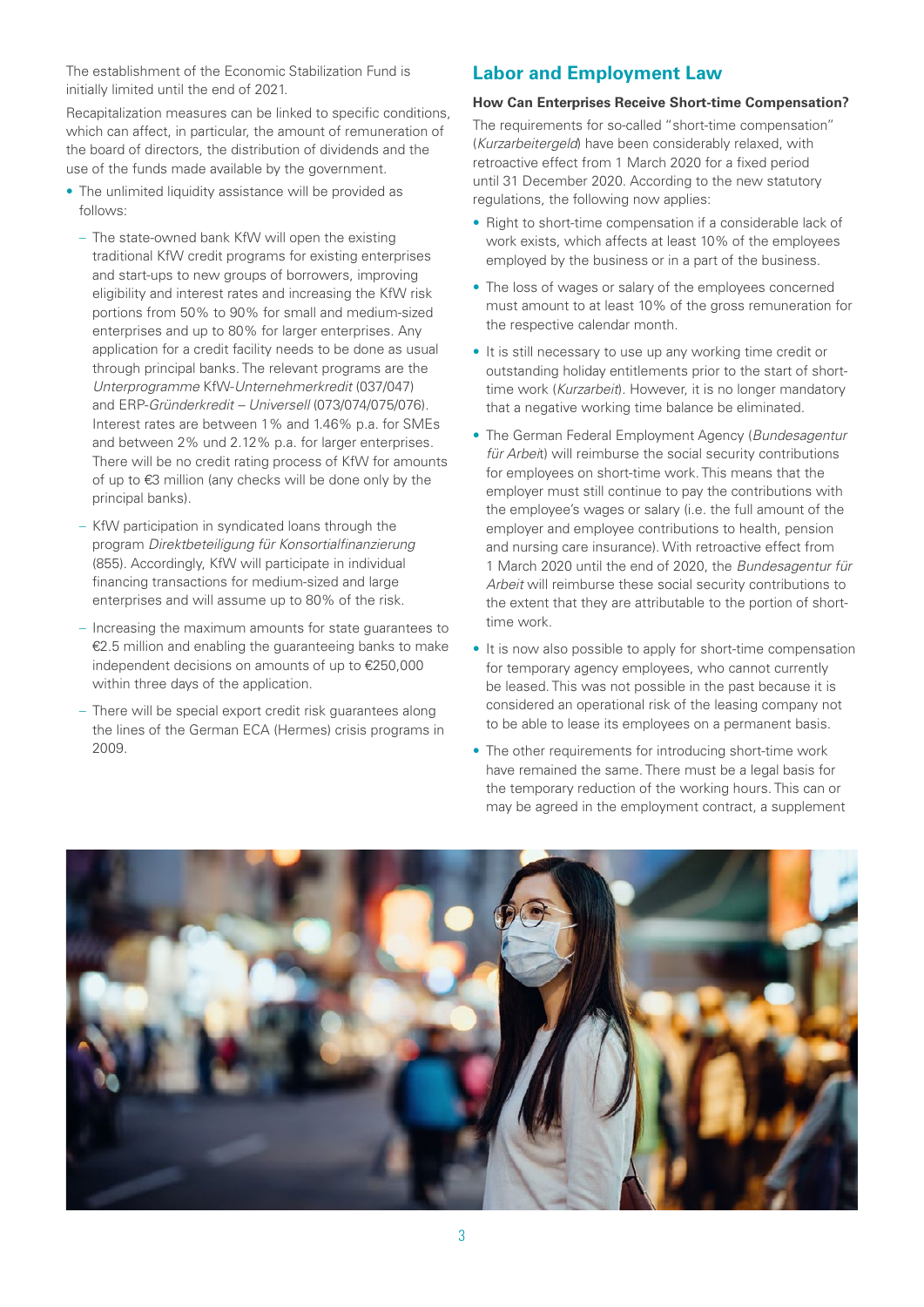<span id="page-3-0"></span>

to the employment contract, a works agreement or a collective bargaining agreement. If a works council exists, its co-determination rights must also be observed when introducing short-time work.

- The amount of short-time compensation has also remained the same. It amounts to 67% (employees with a registered child allowance) or 60% (other employees) of the net difference between the net wages or salary resulting from the target wages/salary for the respective month and the net wages or salary resulting from the actual wages/salary for the month. The target salary (gross) is thereby capped by the income threshold (*Beitragsbemessungsgrenze*).
- The previous regulations should apply again as of 1 January 2021.

#### **Who Will Compensate the Loss of Earnings of Parents if They Have to Take Care of Their Children Themselves Due to the Closure of Childcare Facilities and Schools?**

The new Section 56(1a) of the German Infection Protection Act (IfSG), which will apply until 31 December 2020, provides for parents to receive compensation if their children, up to the age of 12, must be looked after at home due to the closure of schools and childcare facilities and who suffer a loss of earnings as a result. This compensation amounts to 67% of the loss of earnings, for six weeks at the most in each case, and up to a maximum of €2,016 per month.

### **Insolvency Law**

#### **What Changes Result for Companies Under the New Law?**

The law on the suspension of the obligation to file for insolvency as a result of the spread of coronavirus provides for the following important regulations.

The obligation to file for insolvency pursuant to Section 15a of the German Insolvency Code (InsO) and Section 42(2) of the German Civil Code (BGB) is suspended retroactively from 1 March 2020 until 30 September 2020 (suspension period). The Federal Ministry of Justice and Consumer Protection (BMJV) may extend this suspension period by statutory order until 31 March 2021.

This means that the obligation of the managing directors of a limited liability company (GmbH, GmbH & Co. KG, AG, UG) to file for insolvency with criminal penalties and liability and the obligation of the executive boards of associations to file for insolvency with liability is suspended.

The draft law contains two exceptions. The obligation to file for insolvency remains in force if the insolvency reasons (inability to pay or over-indebtedness) are not a result of the COVID-19 pandemic. In addition, there is an obligation to file for insolvency if there are no prospects of eliminating an inability to pay.

However, the burden of proof that these two exceptions apply lies with the party claiming that there has been a breach of the obligation to file for insolvency (i.e. typically a subsequent insolvency administrator or a creditor).

In addition, a relaxation of the rules relating to the burden of proof is intended to help the debtor. If the debtor was not insolvent on 31 December 2019, it is legally presumed that the grounds for insolvency have arisen from the effects of the COVID-19 pandemic, and that there are prospects of eliminating any existing insolvency. The purpose of this presumption is to relieve the applicant of the difficulties related to the burden of proof and forecasting. According to the explanatory memorandum to the law, a rebuttal should only be considered in cases where there is "no doubt" that the COVID-19 pandemic was not the cause of the insolvency and that it was not possible to eliminate any existing insolvency. In this respect, "the strictest requirements must be fulfilled." In order to give affected companies the opportunity to continue their business and eliminate the insolvency situation, the suspension of the obligation to file for insolvency is flanked by further regulations.

• There is a relaxation of the payment prohibitions under company law when grounds for insolvency exist (Section 64 sentence 1 GmbHG, Section 92(2) sentence 1 AktG, Section 130a(1) sentence 1 HGB, also in conjunction with Section 177a sentence 1 HGB and Section 99 sentence 1 GenG). Insofar as the prerequisite for the suspension of the obligation to file for insolvency exists, payments made in the ordinary course of business, in particular those payments which serve to maintain or resume business operations or to implement a restructuring concept, are deemed compatible with the diligence of a prudent and conscientious manager and therefore do not trigger any liability on the part of the manager.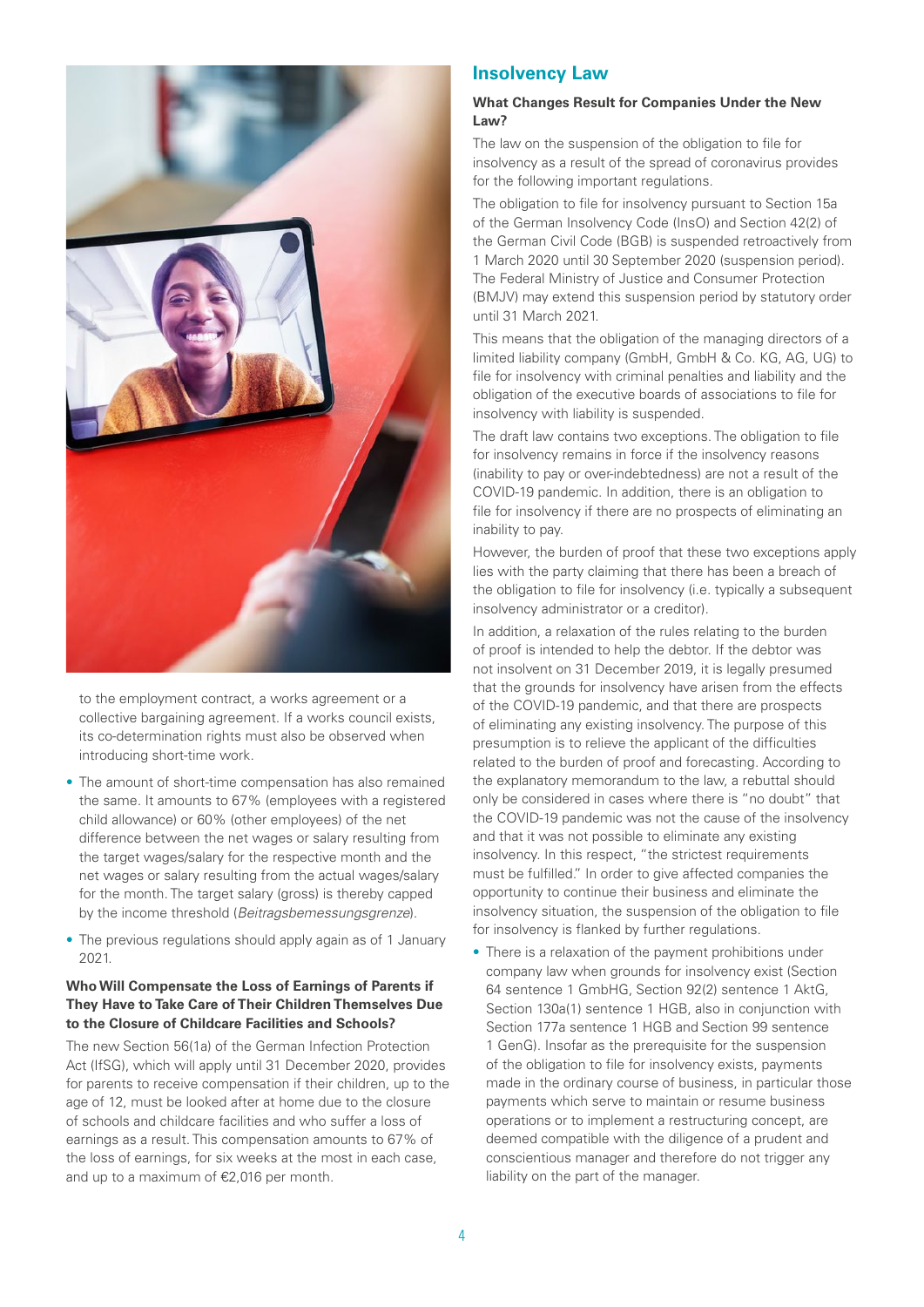- <span id="page-4-0"></span>• Newly granted loans from banks and other lenders (including commercial credit and other forms of performance on target) are also protected in order to motivate them to provide additional liquidity to companies in crisis. It is, therefore, not possible to contest any refund made by 30 September 2023 of a new loan granted during the suspension period or the provision of collateral to secure such loans during the suspension period, and the granting of loans and collateral cannot be regarded as an immoral contribution to delaying insolvency. However, this requires that the loan is truly a new loan; mere extensions, for example, are not sufficient.
- Shareholders will also be given an incentive to provide liquidity to companies in crisis. For this reason, repayments made by 30 September 2023 on new loans granted by shareholders during the suspension period will not be considered disadvantageous for creditors and, therefore, cannot be contested in any subsequent insolvency proceedings. Such loans are also no longer subject to subordination in insolvency proceedings pursuant to Section 39(1) no. 5 InsO.
- In order to relieve the fears of other contractual partners (such as suppliers, landlords, lessors, etc.) that they will have to repay payments received from companies in crisis in the event that restructuring efforts fail and insolvency proceedings are commenced, the possibilities for contesting transactions made during insolvency are also restricted. Any settlement of claims or provision of security which the creditor was entitled to receive, is not contestable in later insolvency proceedings. The same applies for any performance in lieu of or on account of performance, payments made by a third party on the debtor's instructions, the provision of security other than that which was originally agreed if this is not more valuable, the shortening of payment terms and the granting of payment facilities. Any exceptions are only valid if the opponent knew that the debtor's restructuring and financing efforts were not suitable for eliminating the existing insolvency. This restriction of insolvency avoidance also applies for contractual partners of companies that are not obligated to file an application (e.g. sole traders and limited partnerships with a natural person as the general partner) and contractual partners of debtors who are neither insolvent nor over-indebted.

Finally, for a three-month transitional period, the right of creditors to apply for the commencement of insolvency proceedings is also suspended. During the three months after the law has entered into force, creditors may only apply for insolvency if the reason for insolvency (inability to pay or overindebtedness) already existed on 1 March 2020.

## **Tax Law**

#### **What Tax Relief Exists for Companies Facing Liquidity Problems?**

Many companies will experience significant drops in sales and profits due to the coronavirus pandemic and will, therefore, be facing the associated liquidity problems. In this regard, the German Federal Ministry of Finance (*Bundesfinanzministerium* – BMF) issued a letter on tax relief measures for companies on 19 March 2020.

#### **Facilitation of Tax Deferrals**

The tax authorities should be able to defer the payment of applicable taxes (without deferral interest) if the taxes cannot be paid due to a lack of liquidity as a result of the coronavirus pandemic and the payment would constitute a significant hardship for the company. In this respect, the tax administration has been instructed not to impose strict requirements in terms of providing evidence. The deferral measure applies, in particular, for corporate tax, income tax, trade tax and value-added tax. However, it does not apply, for example, for the payment of wage withholding tax or capital gains tax. The application for relief should not be negatively impacted if the company cannot quantify the damages resulting from the coronavirus pandemic. Individual state tax authorities have already made sample application forms for tax deferrals available on their websites. The deferral interest can be waived until 31 December 2020 subject, however, to the discretion of the competent tax office in each case. The Bavarian State Ministry has already announced that it intends to waive deferral interest. Other federal states are also considering doing this.

#### **Adjustment of Advance Tax Payments**

The advance tax payments should be adjusted quickly and easily as soon as it becomes apparent that the company's income will decrease in comparison to the previous year. This applies, in particular, for corporate tax, income tax and trade tax. In this case, it is also not necessary to quantify the

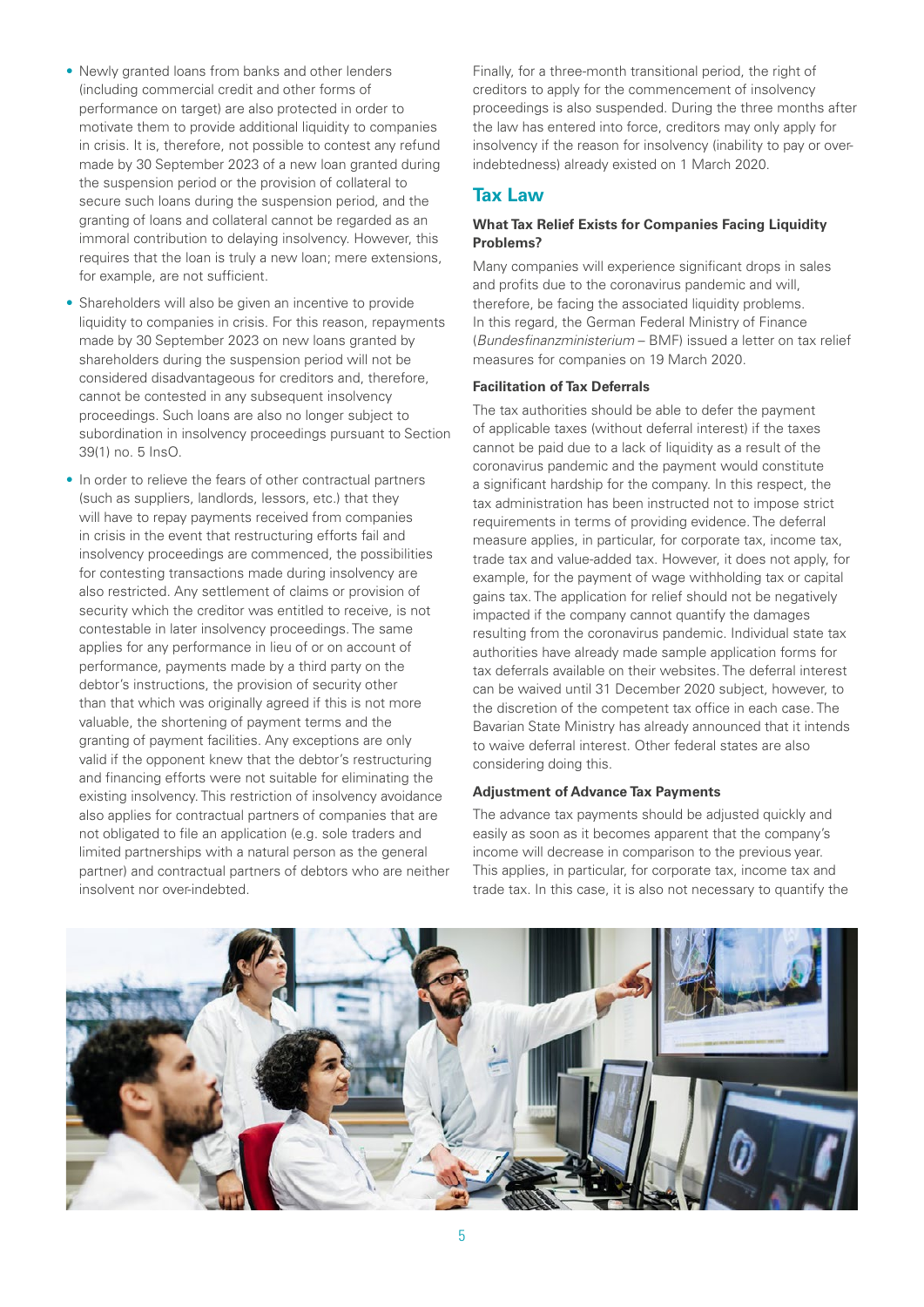<span id="page-5-0"></span>

specific damages incurred. If, however, the advance payments should be adjusted for the time period after 31 December 2020, these simplification rules do not apply. For trade tax, this has been regulated in a state decree on the adjustment of the base amount of trade tax, which was issued on 19 March 2020.

#### **Enforcement and Late Payment Fees**

In principle, late payment fees of 1% must be paid for each commenced month if a company cannot pay corporate tax or income tax on time. If companies cannot pay these taxes in a timely manner due to liquidity shortfalls caused by the coronavirus pandemic, tax offices should waive the late payment fees. Any enforcement measures of the tax administration (e.g. attachment of bank accounts) are also to be suspended from 19 March 2020 until 31 December 2020.

#### **Accommodations of the Customs Authority and the Federal Central Tax Office**

With regard to taxes levied by the customs authority (e.g. energy tax and air traffic tax), the Customs Directorate General has been instructed to accommodate the companies concerned. The same applies for the Federal Central Tax Office, for example, in view of value-added tax and insurance tax. This, therefore, also allows for the application of the aforementioned measures, i.e. tax deferrals, adjustment of advance payments, suspension of enforcement measures and the waiver of late payment fees.

Affected companies are advised to contact their individual tax office early on. It is expected that the tax authorities will take further steps to implement these measures. In addition, further tax relief measures are currently subject to discussion, such as the extension of filing deadlines (e.g. preliminary value-added tax returns) or the expansion of depreciation allowances. In this respect, taxpayers should keep an eye on the further measures taken by the legislator and the tax authorities.

#### **Data Protection**

The German Federal Commissioner for Data Protection and Freedom of Information (BFDI) has recently – and apparently for the first time – taken a [position](https://www.bfdi.bund.de/DE/Datenschutz/Themen/Gesundheit_Soziales/GesundheitSozialesArtikel/Datenschutz-in-Corona-Pandemie.html) on the protection of employees' data due to the coronavirus pandemic.

In the foreground, there is a focus on the handling of health data of employees and third parties, such as visitors. In practice, these initial guidelines are extremely valuable because many enterprises are currently questioning whether measures that are urgently needed to control the spread of the virus are compatible with data protection law. Fortunately, the BFDI has also taken the view expressed in our first coronavirus update that, even in times of crisis, the processing of health data is principally only possible to a restrictive extent. The BFDI makes it clear that enterprises should not be guided by the principle, "necessity knows no law." At the same time, however, the BFDI identifies ways, compliant with data protection law, to implement essential measures to control the spread of the coronavirus pandemic and/or protect employees in day-to-day operations. As already explained in our last update, the principle of proportionality and, above all, the principle of purpose limitation in accordance with the legal basis must thereby be observed.

Enterprises need security in times of uncertainty. The BFDI also apparently agrees with this point in principle. In the opinion of the BFDI, the following measures, which are now the focus of controlling and combating the coronavirus pandemic, may be considered compliant with data protection law if the statutory requirements are met:

• Measures intended to combat the spread of the virus within the operation and among other employees. This includes, in particular, the collection and processing of personal (health) data by the employer which concerns the confirmation of an infection of an employee, the employee's stay/return from a risk area identified by the Robert Koch Institute (RKI) and other information about contact with persons proven to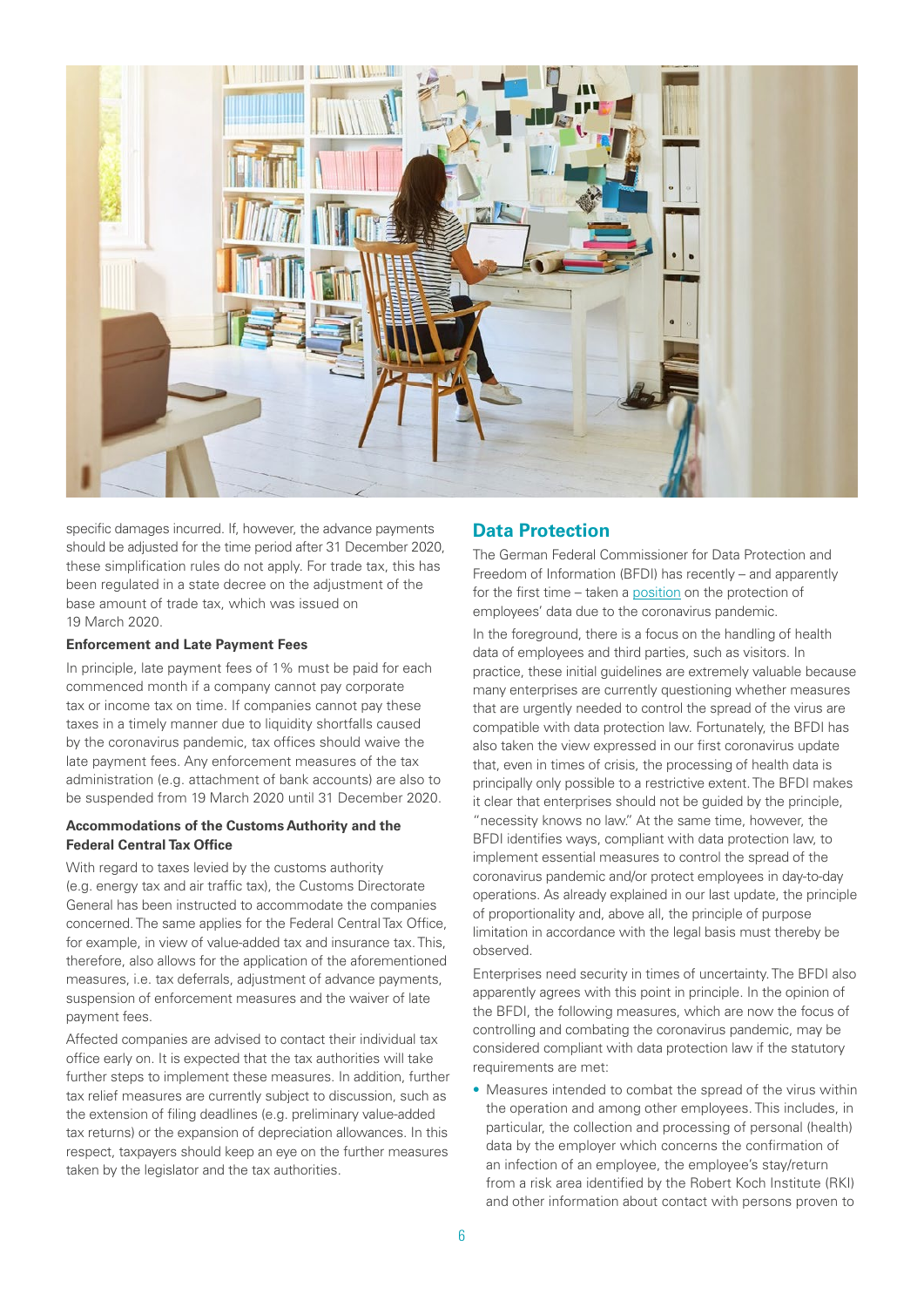<span id="page-6-0"></span>be infected in order to prevent or control the spread of the virus among employees as best as possible.

- Measures related to access control. This includes the collection and processing of personal (health) data of guests and visitors when entering the business premises. This also concerns the collection of data which relates to the infection of the visitor, the visitor's potential contact with persons proven to be infected or any stay or return from an RKI risk area.
- Any measures to inform potential contact persons which lead to the disclosure of (health) data already collected from employees proven to be infected or suspected of being infected to their potential contacts are still considered critical. Such disclosure is usually only considered lawful if knowledge of the individual's identity is required in exceptional cases for precautionary measures, e.g. in urgent cases, such as imminent business trips, etc. Moreover, in our opinion, the information management should generally be left up to the competent health authorities or public regulatory or law enforcement authorities in the area of emergency response.
- From a business perspective, it should be considered positive that the BFDI also considers that the employee has an obligation under the employment relationship to disclose any circumstances or events relevant to the coronavirus pandemic. In particular, the employee must disclose to the employer any circumstances relating to his or her own confirmed infection, contact with persons proven to be infected and any stay/return from a risk area. The data transfer resulting from this disclosure obligation therefore takes place in principle for contractual purposes in compliance with data protection law.
- The BFDI confirms the assessment that consent should be used as a legal basis for measures only in exceptional cases in light of employee data protection due to the associated problems (see our first coronavirus update in this regard).
- Checking the temperature of employees and visitors is not expressly addressed in the statement of the BFDI. However, strict alignment with the statutory provisions granting authorization is emphasized. From a data protection standpoint, temperature checks are, therefore, still inadvisable because there is no apparent reliable legal basis under the General Data Protection Regulation (GDPR) or the German Federal Data Protection Act (BDSG), in our opinion.

In summary, it must be noted that the BFDI is, inter alia, primarily responsible for the federal administration and the supervision of data protection in the private sector is the responsibility of the supervisory authorities of each individual federal state. In this respect, the position of the BFDI can only be seen as an initial orientation. The directions given in the individual federal states must still be monitored closely. The authorities, amongst others, in Baden-Württemberg und Schleswig-Holstein, have already issued initial statements. It can be expected that further positions and initial determinations/guidance for practical use will follow. We will stay on the ball and take a consolidated look at the opinions of the individual state authorities in one of our next updates.



## **Banking and Capital Market Law**

#### **What Measures Are Being Taken on the National and EU Levels in the Area of Banking and Capital Market Law?**

The coronavirus crisis has also struck the banking and capital market environment with full force. Banks and other market participants have to overcome the considerable regulatory challenges which coronavirus is posing to their business operations. The German Federal Financial Supervisory Authority (BaFin) is taking the current risk situation caused by coronavirus very seriously. It is in close contact with banks and other financial market players regarding possible reactions and emergency plans. According to BaFin, it is continuously analyzing further developments and possible effects on the financial industry.

The European Banking Authority (EBA) announced two important actions in its [statement](https://eba.europa.eu/eba-statement-actions-mitigate-impact-covid-19-eu-banking-sector) concerning the coronavirus crisis on 12 March 2020:

- EU-wide stress tests at banks will be postponed to 2021 to allow banks to focus on the current situation.
- Competent authorities should make full use, where appropriate, of flexibility embedded in the existing regulatory framework.

These measures are intended to prevent a negative impact on the markets due to financial shortfalls caused by, among other things, a too strict application of capital and liquidity requirements. On the other hand, the EBA does consider it important that any deterioration of asset quality be accurately reflected. However, this should take place in a close dialogue between the respective supervisors and banks.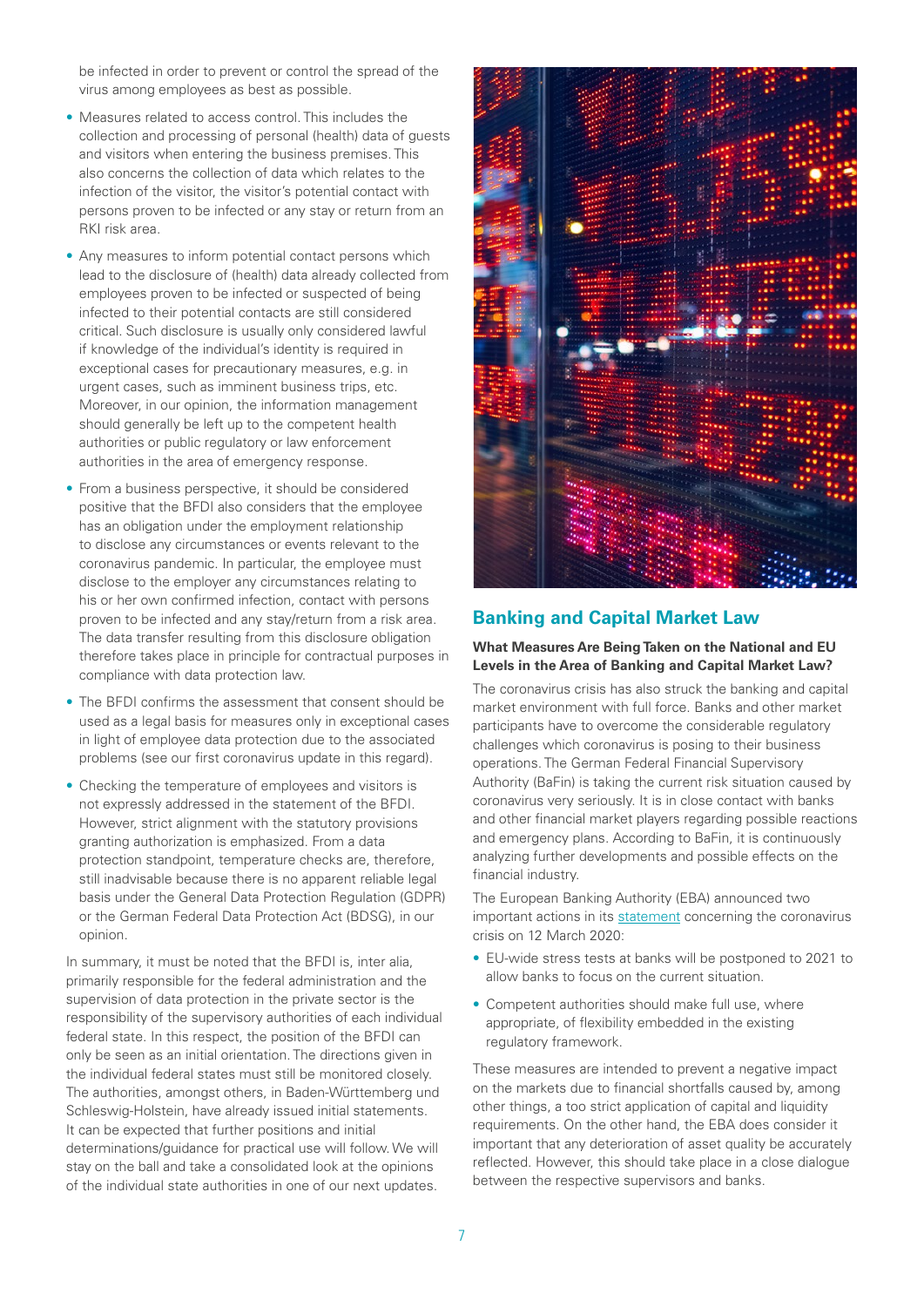In addition, the crisis may also have an impact on banks' balance sheets. For instance, loan defaults among borrowers experiencing difficulties due to the crisis or losses in trading positions due to the development of stock markets could influence the capital ratios of banks, which could fall below the minimum requirements in the worst-case scenario.

The European Central Bank (ECB), which also supervises systemically relevant German banks, also announced corresponding relief for banks in this connection in its press [release](https://www.ecb.europa.eu/press/pr/date/2020/html/ecb.pr200312~45417d8643.en.html) on 12 March 2020:

- Banks can fully use capital and liquidity buffers, including Pillar 2 Guidance
- Banks will benefit from relief in the composition of capital for Pillar 2 Requirements
- ECB will consider operational flexibility in the implementation of bank-specific supervisory measures (see [here](https://www.bundesbank.de/resource/blob/828160/f4959e11f0565257c462b4fffa1b9772/mL/2020-03-12-kapitalerleichterungen-download.pdf))

On 20 March 2020, the ECB put its announced capital relief measures amounting to €120 billion into effect. This relief is available for banks to finance up to €1.8 trillion of lending.

The additional measures, which should ensure that significant institutions (SIs) under the supervision of the ECB, can continue to fund households and corporations during the coronavirus crisis, include further flexibility in the prudential treatment of loans backed by public support measures. In light of the current market conditions, supervisors will deploy flexibility when discussing with banks the reduction of non-performing loans. Furthermore, banks are encouraged to take steps to avoid excessive pro-cyclical effects when applying the IFRS 9 international accounting standard.

In addition, the ECB will discuss individual measures with banks, such as adjusting timetables, processes and deadlines. For example, the ECB is considering rescheduling on-site inspections and extending deadlines for the implementation of remediation actions stemming from recent on-site inspections and internal model investigations, while ensuring the overall prudential soundness of the supervised banks. In this context, the ECB Guidance to banks on non-performing loans also provides supervisors with sufficient flexibility to adjust to bank-specific circumstances. Extending deadlines for certain non-critical supervisory measures and data requests will also be considered. In light of the operational pressure on banks, the ECB supports the decision by the EBA to postpone the 2020 EU-wide stress test and will extend the postponement to all banks subject to the 2020 EBA stress test.

BaFin is adapting its supervisory practice and measures in the coronavirus crisis. In doing so, BaFin is following the recommendations of the EU regulatory and supervisory bodies and international standard setters (see [here\)](https://www.bafin.de/SharedDocs/Veroeffentlichungen/DE/Pressemitteilung/2020/pm_200324_corona-krise_aufsichtliche_anforderungen.html;jsessionid=61614BC8F49F5243266BE29FC73012E1.1_cid361). On its homepage, BaFin has published FAQs on various topics related to the coronavirus and is updating and extending them on an ongoing basis.



#### **Capital Market**

The European Securities and Markets Authority (ESMA) expects national supervisory authorities (e.g. BaFin) not to prioritize their supervisory actions in relation to new regulations for systematic internalisers (SI) from 26 March, the application date, until 26 June 2020. Specifically, this concerns the new tick-size regime for SIs under the Markets in Financial Instruments Regulation (MiFIR) and the Investment Firms Regulation (IFR).

The tick-size regime regulates the minimum tick sizes for trading shares, certificates representing shares and exchangetraded funds (ETFs). The ESMA stated that compliance with the new requirements as of 26 March 2020, could create unintended operational risks for SIs in the context of the coronavirus pandemic and that the national competent authorities should generally apply their risk-based supervisory powers in a proportionate manner.

On 4 March 2020, the US Securities and Exchange Commission (SEC) published [guidelines](https://www.sec.gov/news/press-release/2020-53) for US issuers on the management of the crisis. No such guidelines are available for listed German companies yet. Such companies may be obligated to disclose publicly one or more ad-hoc announcements in accordance with Art. 17(1) of Regulation (EU) No. 596/2014 of the European Parliament and of the Council of 16 April 2014, on market abuse (Market Abuse Regulation – MAR) due to the effects of coronavirus as a "significant circumstances," which gives rise to the existence of inside information. This is the case, for example, in the event of significant adverse effects on production with a negative business development outlook or in the event of a significant decline in sales. Information on the illness or (permanent) absence of managers due to coronavirus may also be considered inside information in some cases.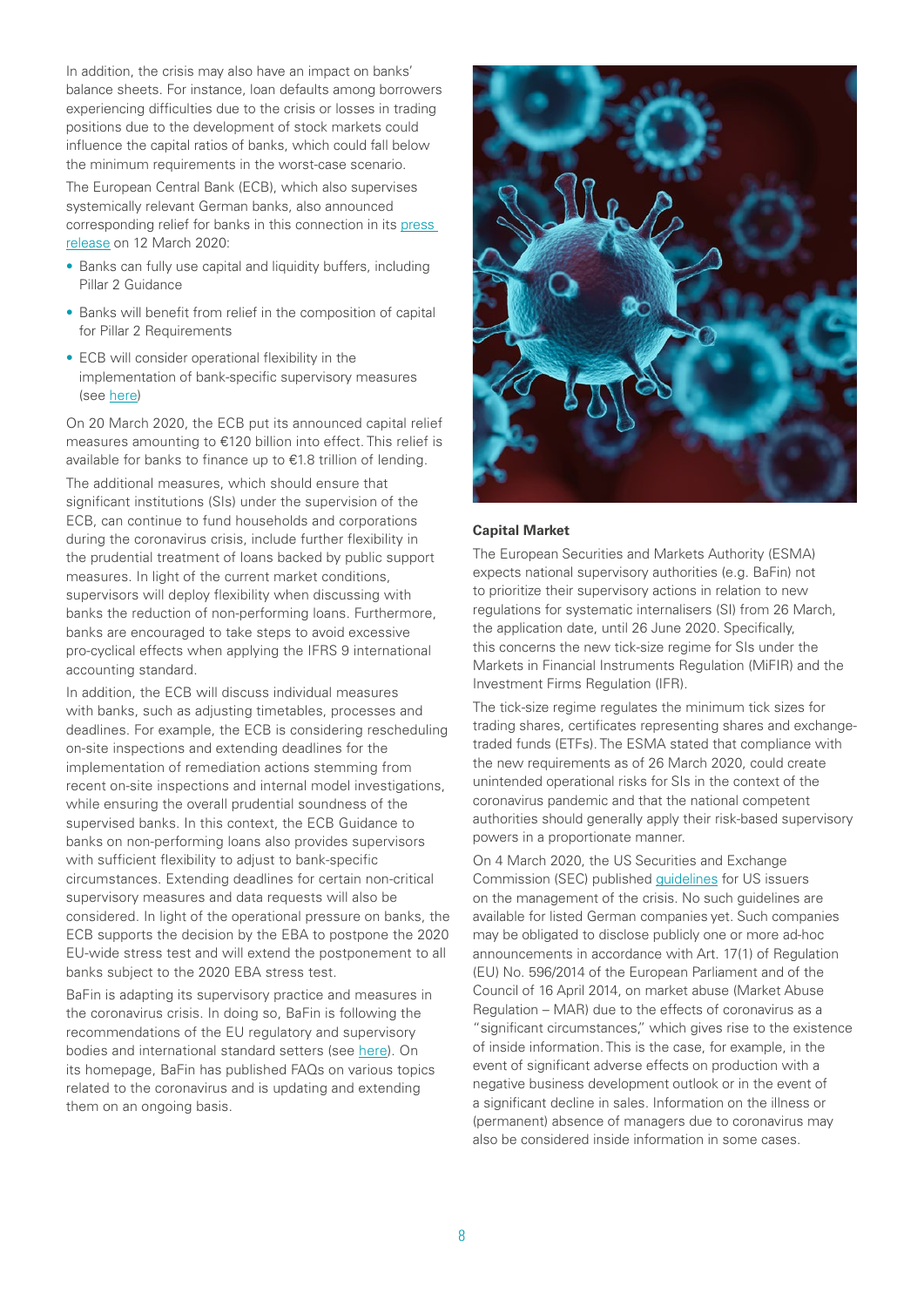## <span id="page-8-0"></span>**German Infection Protection Act**

Along with the other packages of measures, a number of amendments to the German Infection Protection Act (IfSG) have been adopted.

In the event of a national epidemic, the Federal Ministry of Health is authorized in the future, under the new Section 5(3) IfSG, to order that measures be taken for individuals entering Germany, such as medical examinations, verification of vaccinations or prophylaxis, and to establish their identity, travel route and contact data. In addition, the Federal Ministry may take measures with respect to railway, bus, ship and airline companies to identify and prevent the introduction of serious infectious diseases as far as travel from abroad to Germany is concerned. Finally, the Federal Ministry may take measures in the future to secure the supply of medicine and medical products and may also limit the patent protection of medicine and medical products.

#### **State Liability**

#### **Does State Liability Exist for Measures of the Federal and State Governments?**

Specific aspects of state liability and compensation resulting from losses incurred as a consequence of measures taken to fight COVID-19 are regulated in the IfSG. These rules apply, in particular, with respect to the loss of income of employees who are the subject of orders made under the IfSG and other specified losses caused directly by certain measures taken.

However, the state liability and compensation rules under the IfSG only cover specific cases and do not provide a general principle of state liability and compensation.

Insofar as losses are concerned, which are not covered by the IfSG, recourse under the general rules of German state liability and compensation needs to be taken.

The German legal system provides for state liability for unlawful measures taken by governments and administrative bodies, provided that the enterprise or person concerned has pursued the legal remedies available against the unlawful state action and the person concerned has suffered an infringement of property rights or other rights and resulting damage, despite having pursued the available legal remedies in due time. In order to prevent the loss of such rights and potential insurance claims, affected persons and enterprises should examine whether legal remedies are available against a certain measure and pursue the available legal remedies within the applicable time periods after weighing the other relevant aspects.

Furthermore, under certain conditions, the German legal system also provides for compensation claims of persons and enterprises for lawful measures taken by the government, provided that the person or enterprise concerned has not caused the measure to be taken. This is provided as compensation for the fact that the person concerned has been expected to suffer the consequences of the government intervention (*Sonderopfer*) and has, therefore, been unfairly burdened. This follows from the general legal concept of sacrifice.